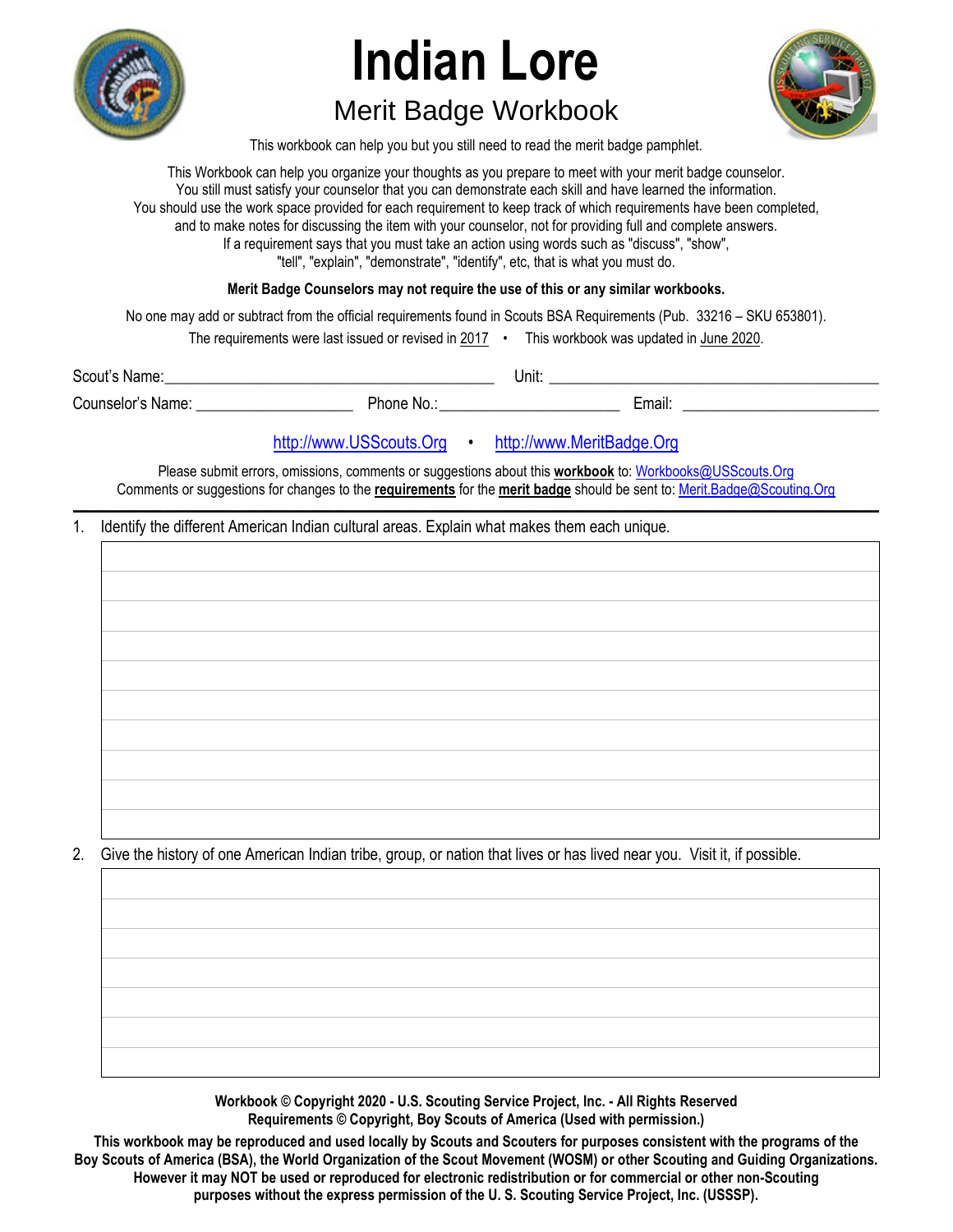Tell about traditional dwellings, kind of life, tribal government, religious beliefs, family and clan relationships, language, clothing styles, arts and crafts, food preparation, means of getting around, games, customs in warfare, where members of the group now live, and how they live.

| Traditional dwellings:            |  |
|-----------------------------------|--|
|                                   |  |
|                                   |  |
| Kind of life:                     |  |
|                                   |  |
|                                   |  |
| Tribal government:                |  |
|                                   |  |
|                                   |  |
| Religious beliefs:                |  |
|                                   |  |
|                                   |  |
|                                   |  |
| Family and clan<br>relationships: |  |
|                                   |  |
|                                   |  |
| Language:                         |  |
|                                   |  |
|                                   |  |
| Clothing styles:                  |  |
|                                   |  |
|                                   |  |
| Arts and crafts:                  |  |
|                                   |  |
|                                   |  |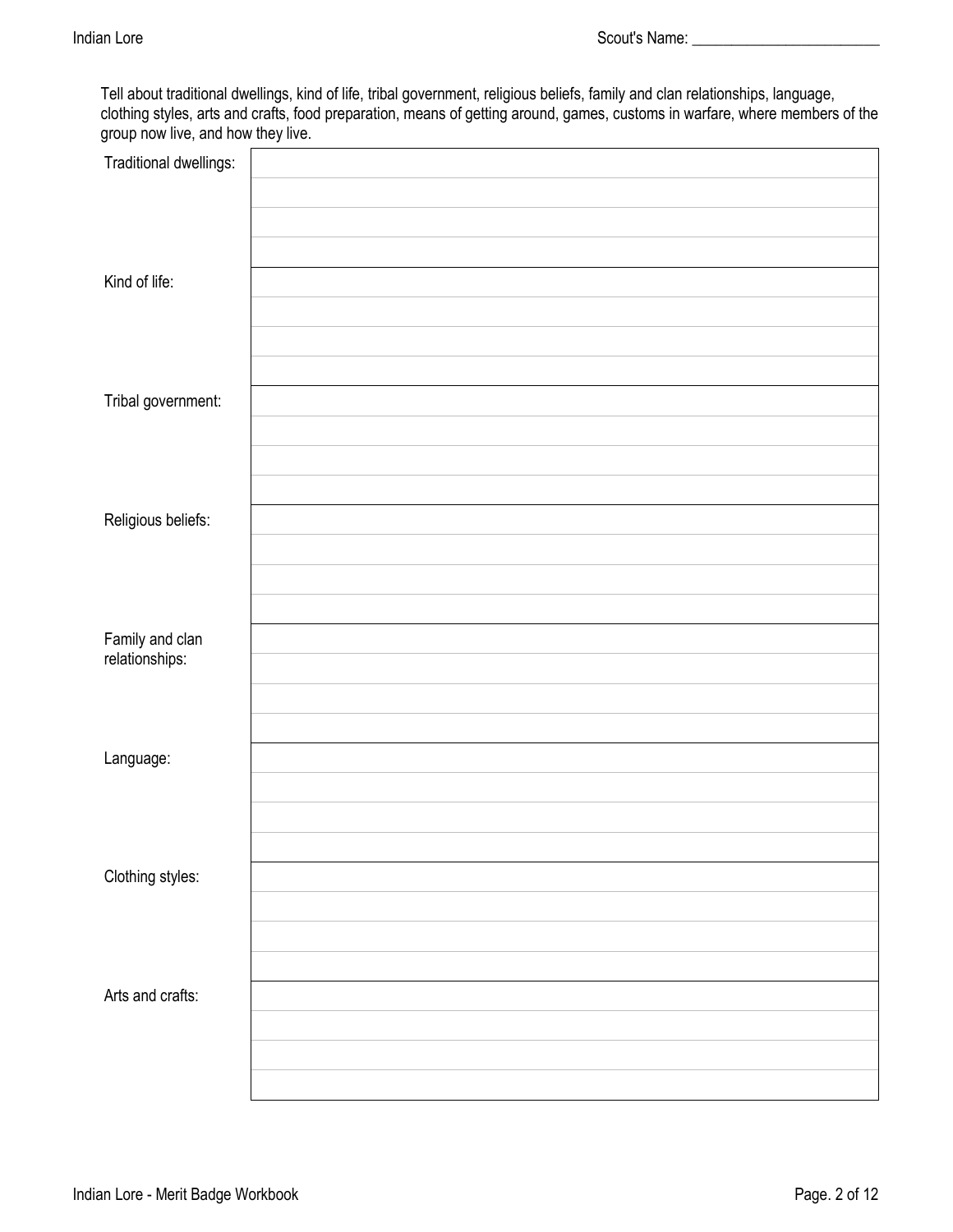|                                                                                                                                                                                                                                                                                               | Food preparation:                       |    |
|-----------------------------------------------------------------------------------------------------------------------------------------------------------------------------------------------------------------------------------------------------------------------------------------------|-----------------------------------------|----|
|                                                                                                                                                                                                                                                                                               | Means of getting<br>around:             |    |
|                                                                                                                                                                                                                                                                                               | Games:                                  |    |
|                                                                                                                                                                                                                                                                                               | Customs in warfare:                     |    |
|                                                                                                                                                                                                                                                                                               | Where members of<br>the group now live: |    |
|                                                                                                                                                                                                                                                                                               | How they live:                          |    |
| Do TWO of the following. Focus on a specific group or tribe.<br>Make an item of clothing worn by members of the tribe.<br>Make and decorate three items used by the tribe, as approved by your counselor.<br>Make an authentic model of a dwelling used by an Indian tribe, group, or nation. | a.<br>b.<br>c.<br>d.                    |    |
|                                                                                                                                                                                                                                                                                               |                                         |    |
| Visit a museum to see Indian artifacts. Discuss them with your counselor.                                                                                                                                                                                                                     |                                         | 3. |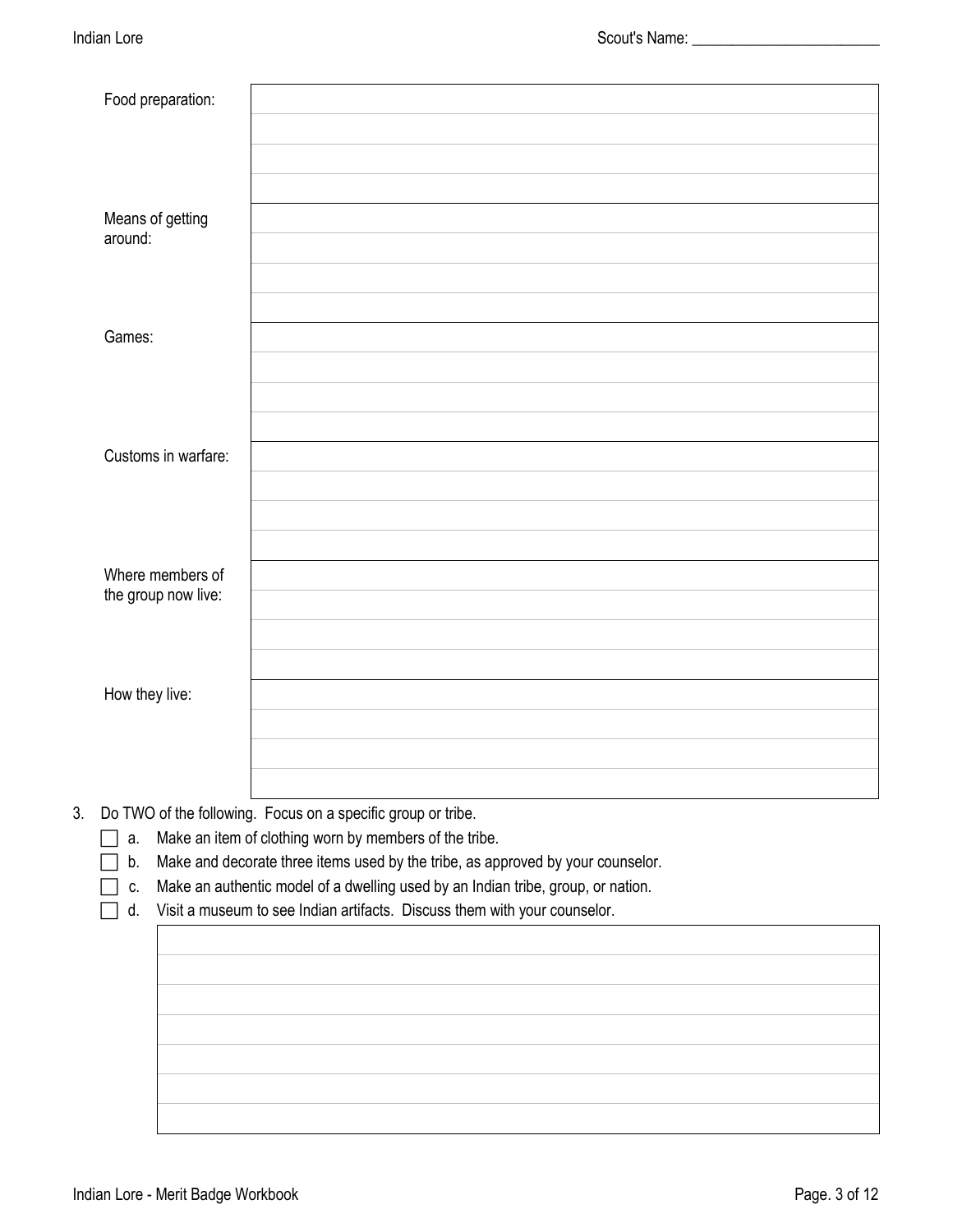|    |                          | Artifact | Identify at least ten artifacts by tribe or nation, their shape, size and use.<br>Tribe or Nation | Shape | Size | Use |
|----|--------------------------|----------|---------------------------------------------------------------------------------------------------|-------|------|-----|
|    | $\mathbf 1$              |          |                                                                                                   |       |      |     |
|    | $\overline{2}$           |          |                                                                                                   |       |      |     |
|    | $\sqrt{3}$               |          |                                                                                                   |       |      |     |
|    | $\overline{4}$           |          |                                                                                                   |       |      |     |
|    | 5                        |          |                                                                                                   |       |      |     |
|    | $\,6\,$                  |          |                                                                                                   |       |      |     |
|    | 7                        |          |                                                                                                   |       |      |     |
|    | $\, 8$                   |          |                                                                                                   |       |      |     |
|    | $\boldsymbol{9}$         |          |                                                                                                   |       |      |     |
|    | $10\,$                   |          |                                                                                                   |       |      |     |
| 4. | Do ONE of the following: |          |                                                                                                   |       |      |     |
| a. | 1.                       |          | Learn three games played by a group or tribe.                                                     |       |      |     |
|    | 2.                       |          |                                                                                                   |       |      |     |
|    | 3.                       |          |                                                                                                   |       |      |     |
|    |                          |          | Teach and lead one game with a Scout group.                                                       |       |      |     |
| b. |                          |          | Learn and show how a tribe traditionally cooked or prepared food.                                 |       |      |     |
|    |                          |          |                                                                                                   |       |      |     |
|    |                          |          |                                                                                                   |       |      |     |
|    |                          |          |                                                                                                   |       |      |     |
|    |                          |          |                                                                                                   |       |      |     |
|    |                          |          |                                                                                                   |       |      |     |
|    |                          |          |                                                                                                   |       |      |     |
|    |                          |          |                                                                                                   |       |      |     |
|    |                          |          |                                                                                                   |       |      |     |
|    |                          |          |                                                                                                   |       |      |     |
|    |                          |          |                                                                                                   |       |      |     |
|    |                          |          |                                                                                                   |       |      |     |
|    |                          |          |                                                                                                   |       |      |     |
|    |                          |          |                                                                                                   |       |      |     |
|    |                          |          |                                                                                                   |       |      |     |
|    |                          |          |                                                                                                   |       |      |     |
|    |                          |          |                                                                                                   |       |      |     |
|    |                          |          |                                                                                                   |       |      |     |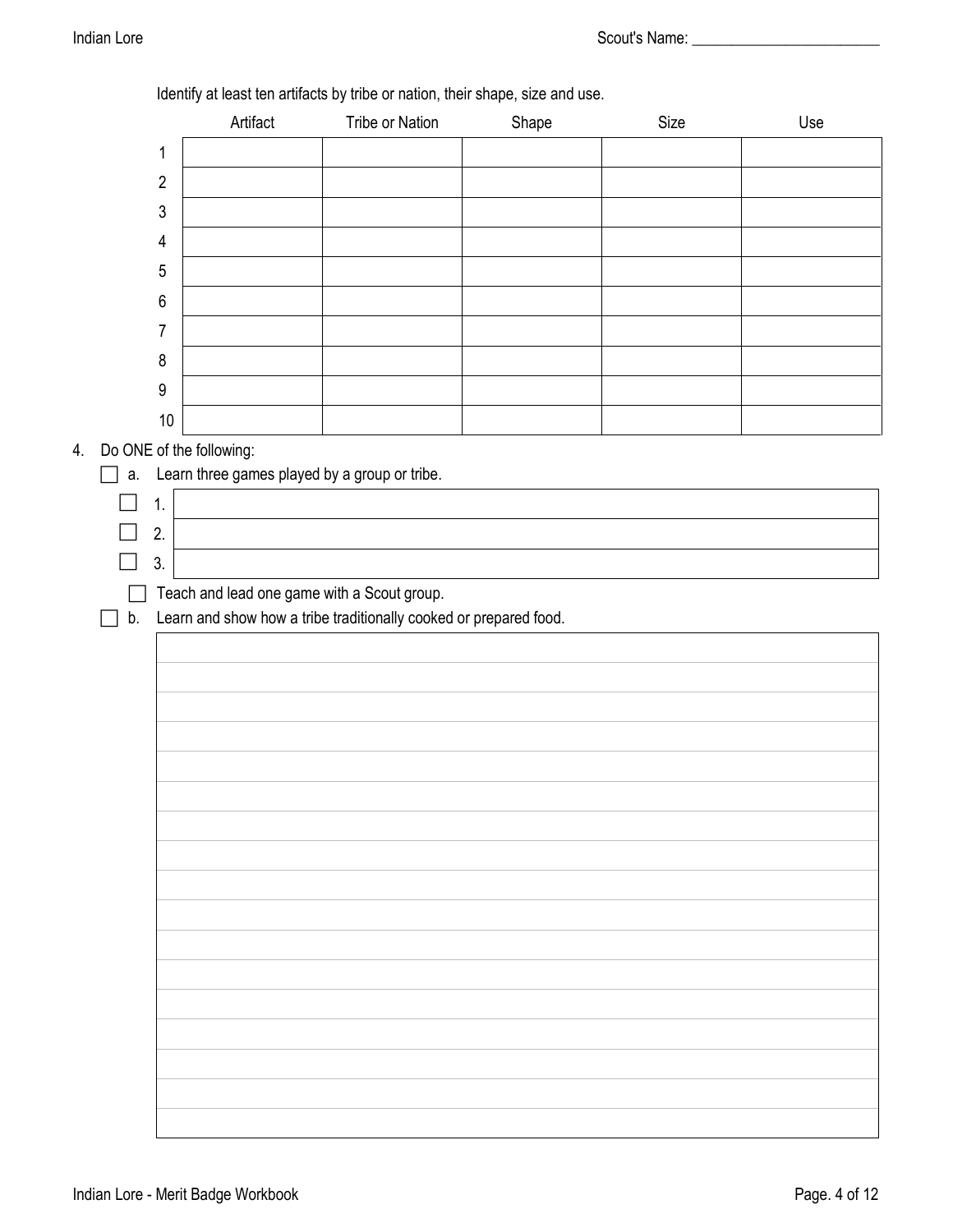|    |    | Make three food items.                                                                                                                                                         |
|----|----|--------------------------------------------------------------------------------------------------------------------------------------------------------------------------------|
|    |    | 1.                                                                                                                                                                             |
|    |    | 2.                                                                                                                                                                             |
|    |    | 3.                                                                                                                                                                             |
|    | C. | Give a demonstration showing how a specific Indian group traditionally hunted, fished, or trapped.                                                                             |
|    |    |                                                                                                                                                                                |
|    |    |                                                                                                                                                                                |
|    |    |                                                                                                                                                                                |
|    |    |                                                                                                                                                                                |
|    |    |                                                                                                                                                                                |
|    |    |                                                                                                                                                                                |
|    |    |                                                                                                                                                                                |
|    |    |                                                                                                                                                                                |
| 5. |    | Do ONE of the following:                                                                                                                                                       |
|    | а. | Write or briefly describe how life might have been different for the European settlers if there had been no native<br>Americans to meet them when they came to this continent. |
|    |    |                                                                                                                                                                                |
|    |    |                                                                                                                                                                                |
|    |    |                                                                                                                                                                                |
|    |    |                                                                                                                                                                                |
|    |    |                                                                                                                                                                                |

b. Sing two songs in an Indian language. Explain their meanings.

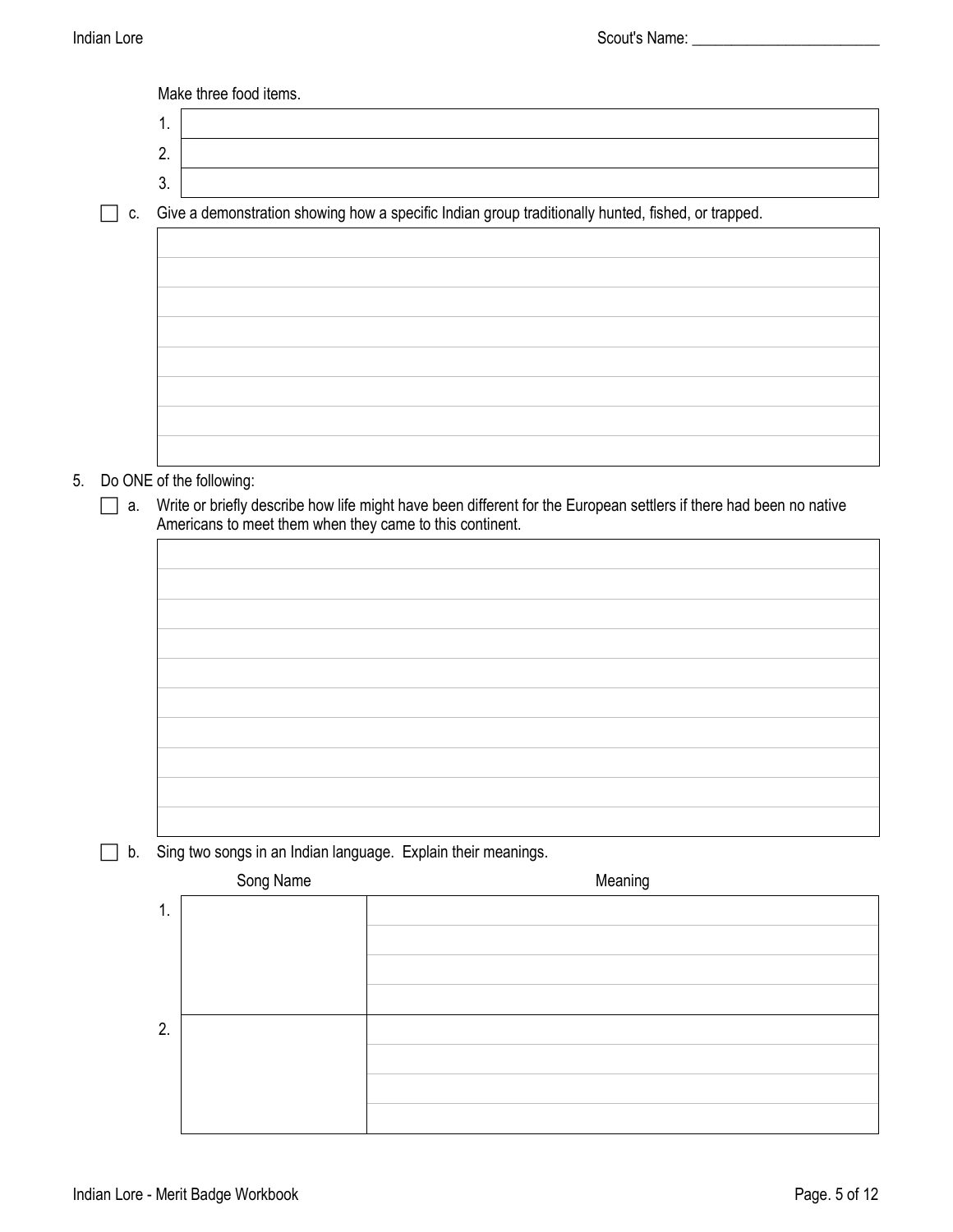### c. Learn in an Indian language at least twenty-five common terms and their meanings. Indian Term **Meaning** and the matter of the Meaning

|     | indian Term | <b>Meaning</b> |
|-----|-------------|----------------|
| 1.  |             |                |
| 2.  |             |                |
|     |             |                |
| 3.  |             |                |
|     |             |                |
| 4.  |             |                |
| 5.  |             |                |
|     |             |                |
| 6.  |             |                |
|     |             |                |
| 7.  |             |                |
| 8.  |             |                |
|     |             |                |
| 9.  |             |                |
|     |             |                |
| 10. |             |                |
| 11. |             |                |
|     |             |                |
| 12. |             |                |
|     |             |                |
| 13. |             |                |
| 14. |             |                |
|     |             |                |
| 15. |             |                |
|     |             |                |
| 16. |             |                |
| 17. |             |                |
|     |             |                |
|     |             |                |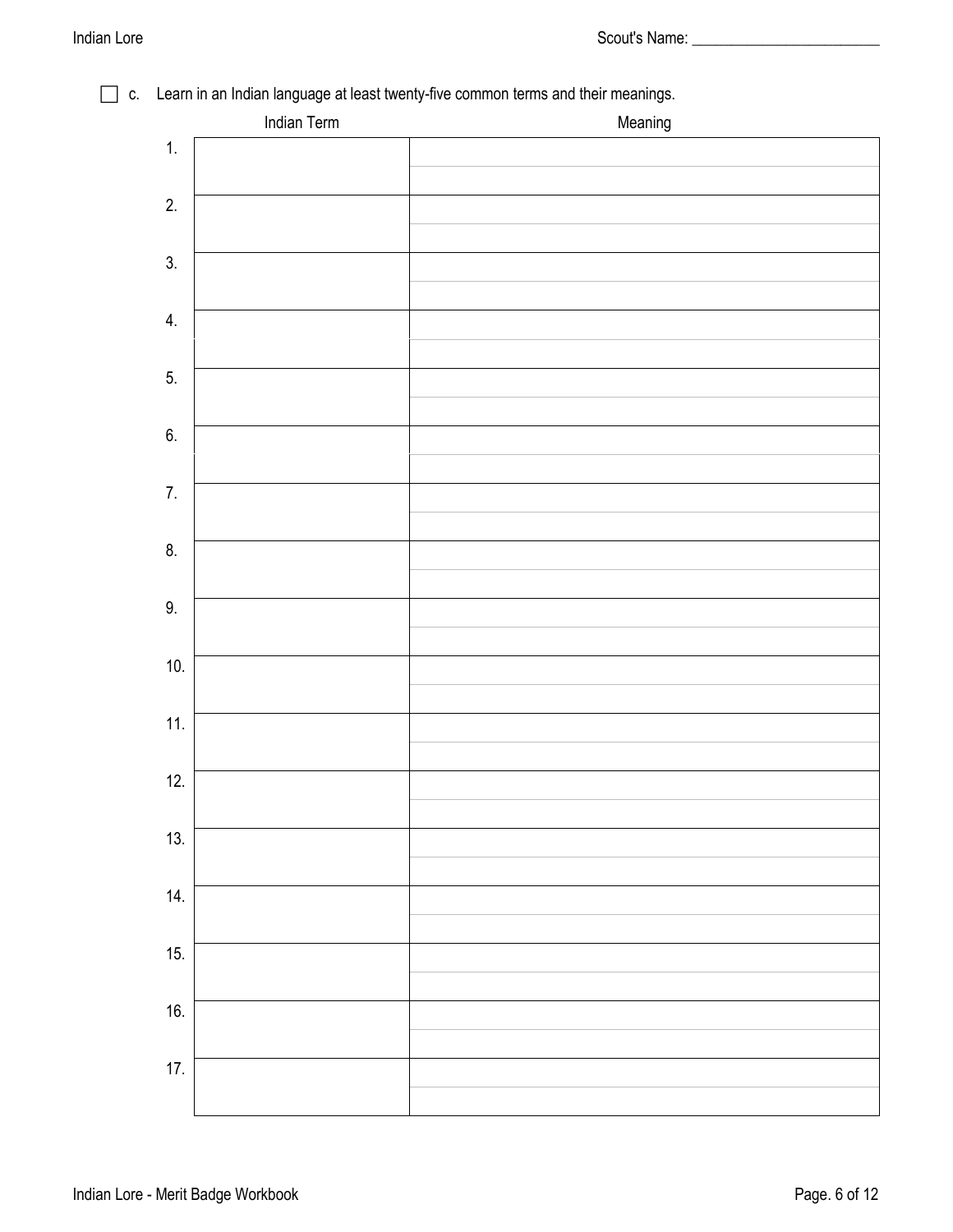

 d. Show twenty-five signs in Indian sign language. Include those that will help you ask for water, for food, and where the path or road leads.

|                            | Sign | Meaning |
|----------------------------|------|---------|
| $\Box$<br>$\mathbf{1}$ .   |      |         |
| 2.<br>$\Box$               |      |         |
| 3.<br>$\Box$               |      |         |
| 4.<br>$\Box$               |      |         |
| $\Box$<br>5.               |      |         |
| 6.<br>$\Box$               |      |         |
| $\overline{7}$ .<br>$\Box$ |      |         |
| 8.<br>$\Box$               |      |         |
|                            |      |         |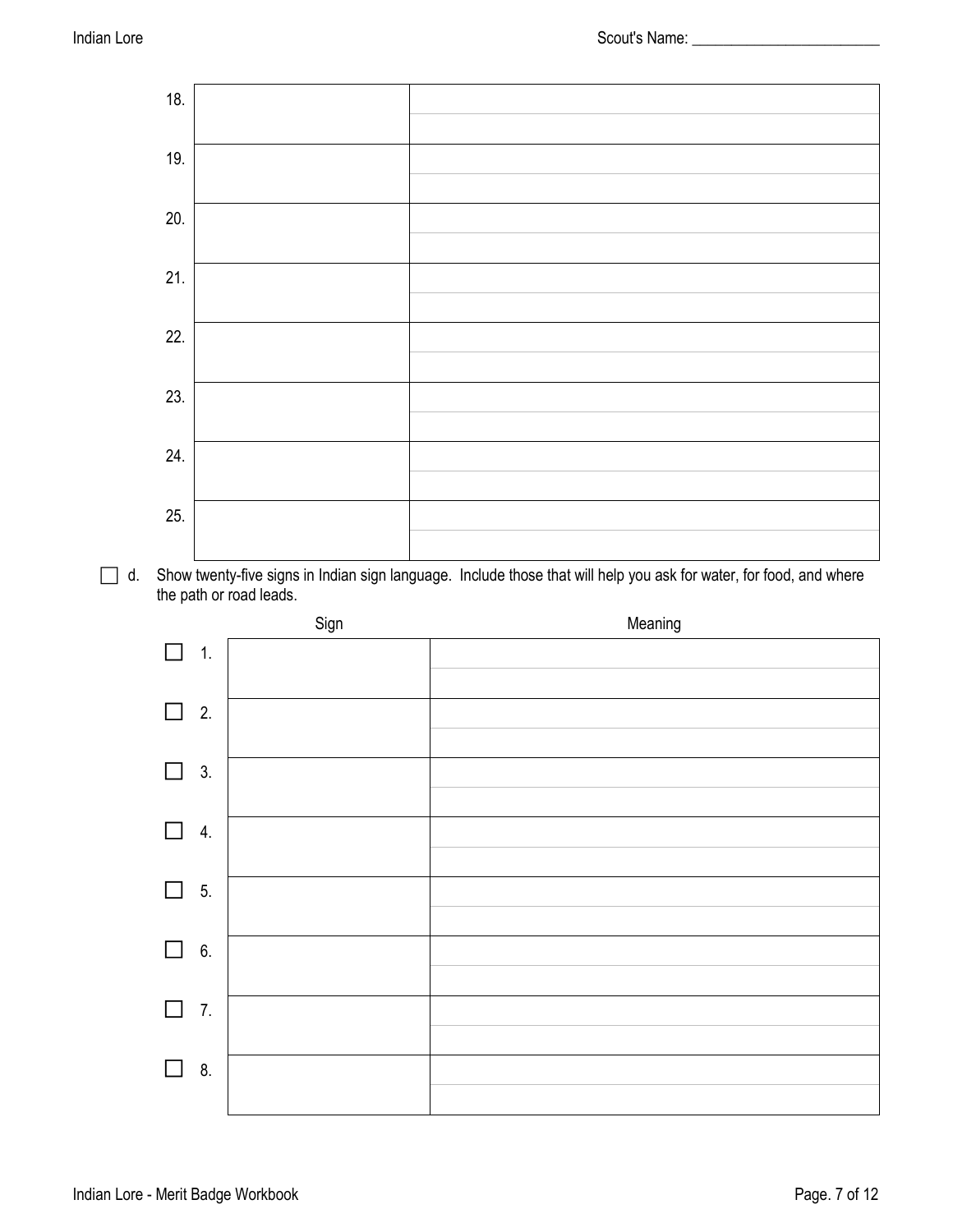| $\Box$ 9.  |     |  |
|------------|-----|--|
| $\Box$ 10. |     |  |
|            |     |  |
| $\Box$ 11. |     |  |
| $\Box$ 12. |     |  |
|            |     |  |
| $\Box$ 13. |     |  |
| $\Box$ 14. |     |  |
|            |     |  |
| $\Box$     | 15. |  |
| $\Box$ 16. |     |  |
|            |     |  |
| $\Box$ 17. |     |  |
| $\Box$ 18. |     |  |
|            |     |  |
| $\Box$     | 19. |  |
|            | 20. |  |
| $\Box$     | 21. |  |
|            |     |  |
| $\Box$     | 22. |  |
| $\Box$     | 23. |  |
|            |     |  |
| l 1        | 24. |  |
|            | 25. |  |
|            |     |  |
|            |     |  |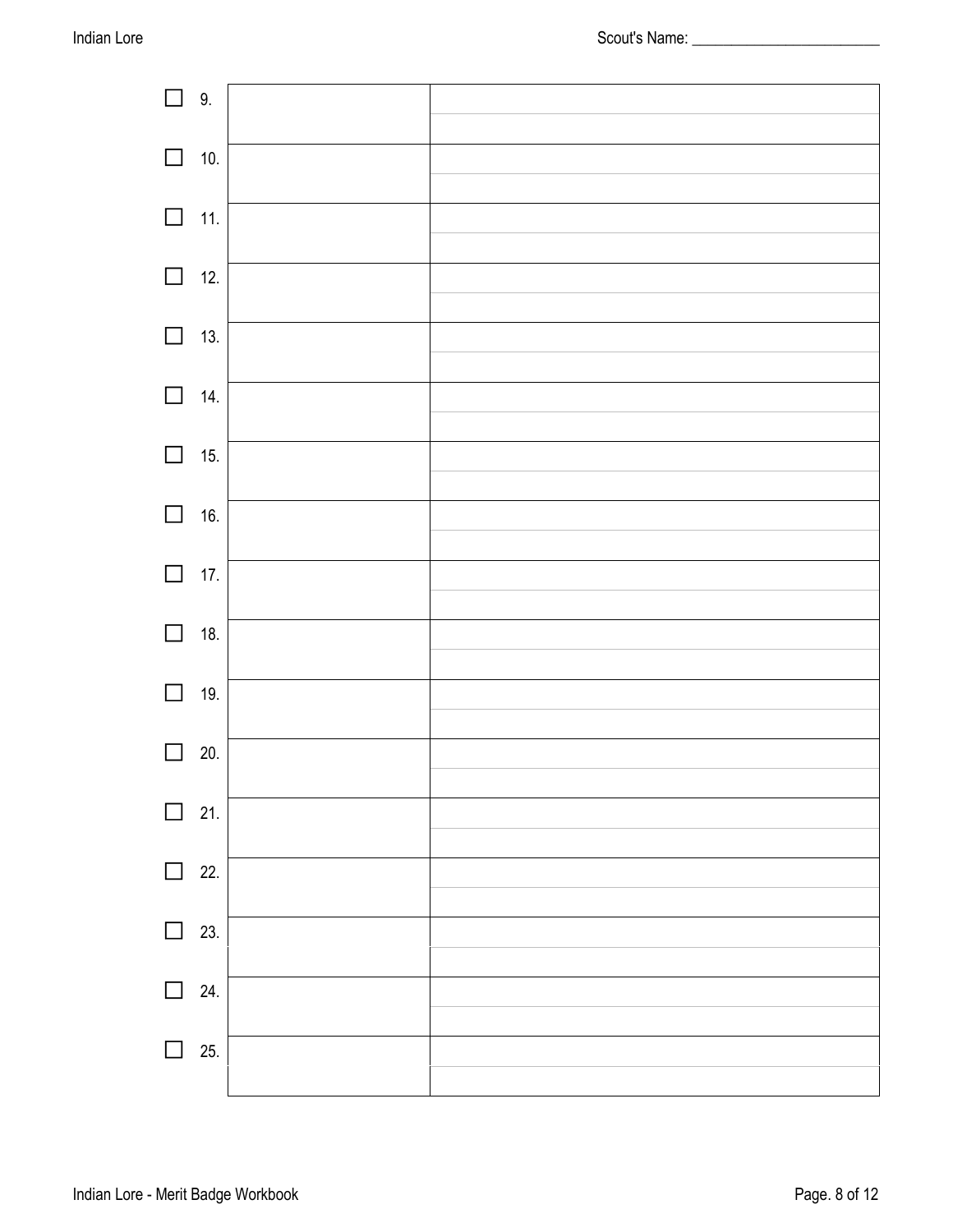|    | Write or tell about eight things adopted by others from American Indians. |  |                 |  |
|----|---------------------------------------------------------------------------|--|-----------------|--|
|    | What was adopted?                                                         |  | Who adopted it? |  |
| 1. |                                                                           |  |                 |  |
|    |                                                                           |  |                 |  |
| 2. |                                                                           |  |                 |  |

6. 7. 8.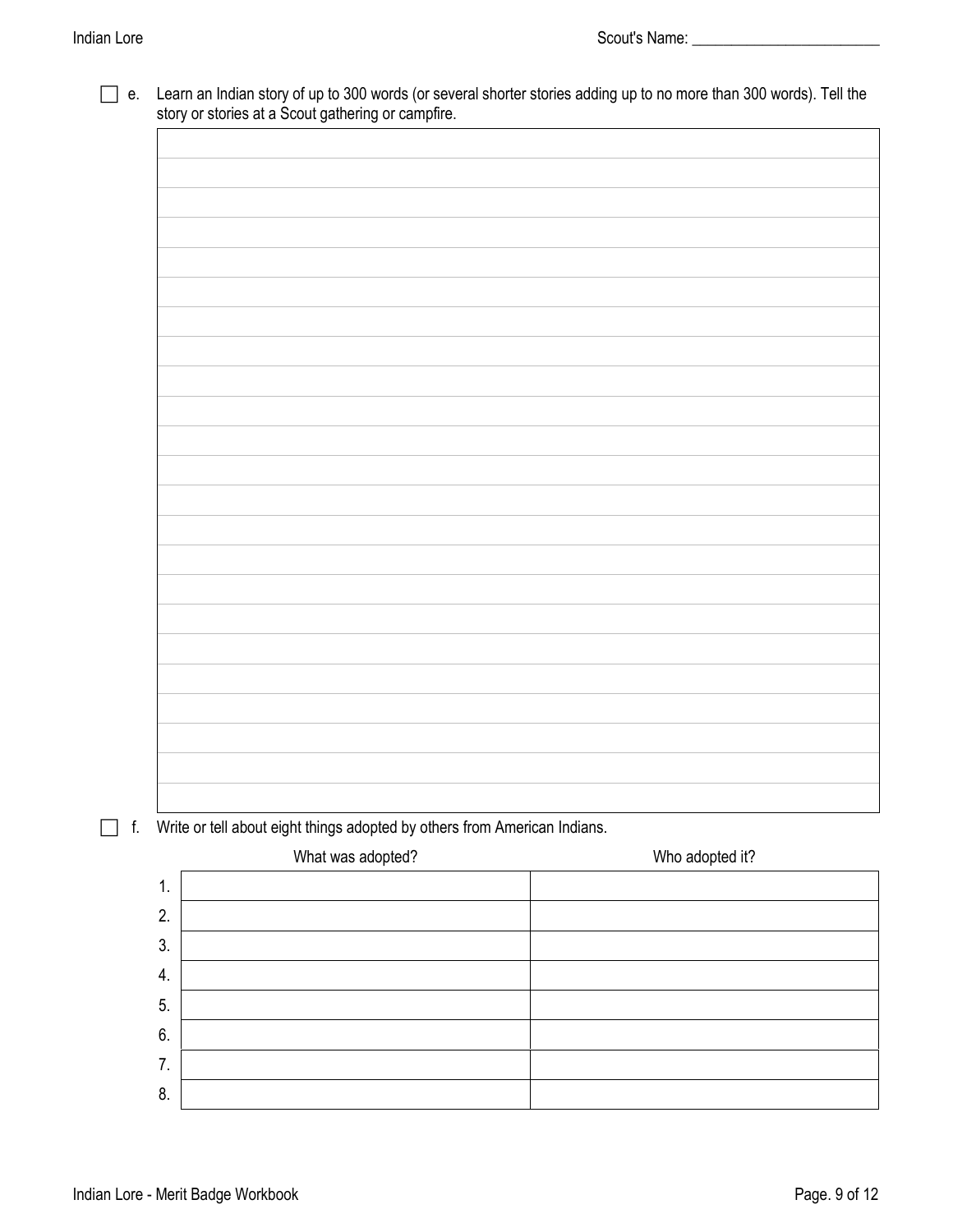|                         | $\cdot$<br>. .<br>Indian Place-Name | $\ddot{\phantom{0}}$<br>$\check{\phantom{a}}$<br>Origin | Meaning |
|-------------------------|-------------------------------------|---------------------------------------------------------|---------|
| $\mathbf 1$             |                                     |                                                         |         |
| $\sqrt{2}$              |                                     |                                                         |         |
| $\mathfrak{Z}$          |                                     |                                                         |         |
| $\overline{\mathbf{4}}$ |                                     |                                                         |         |
| $\overline{5}$          |                                     |                                                         |         |
| $\boldsymbol{6}$        |                                     |                                                         |         |
| $\boldsymbol{7}$        |                                     |                                                         |         |
| $\bf 8$                 |                                     |                                                         |         |
| $\boldsymbol{9}$        |                                     |                                                         |         |
| $10\,$                  |                                     |                                                         |         |
| 11                      |                                     |                                                         |         |
| 12                      |                                     |                                                         |         |
| $13$                    |                                     |                                                         |         |
| $14$                    |                                     |                                                         |         |
| 15                      |                                     |                                                         |         |
| $16\,$                  |                                     |                                                         |         |
| $17\,$                  |                                     |                                                         |         |
| $18\,$                  |                                     |                                                         |         |
| 19                      |                                     |                                                         |         |
| 20                      |                                     |                                                         |         |
| 21                      |                                     |                                                         |         |
| 22                      |                                     |                                                         |         |
| 23                      |                                     |                                                         |         |
| 24                      |                                     |                                                         |         |
| 25                      |                                     |                                                         |         |

#### g. Learn twenty-five Indian place-names. Tell their origins and meanings.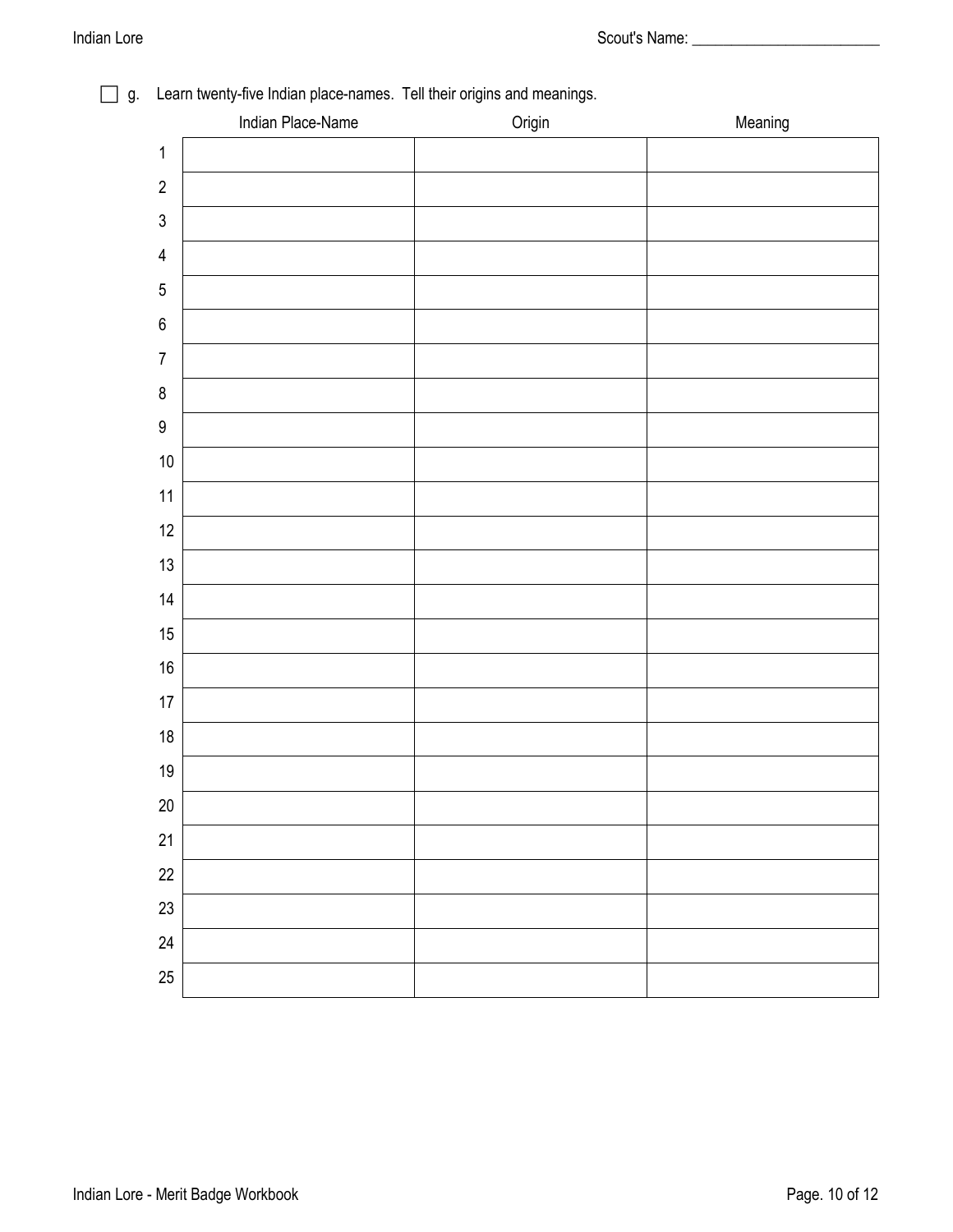□ h. Name five well-known American Indian leaders, either from the past or people of today. Give their tribes or nations. Describe what they did or do now that makes them notable.

| American Indian Leader 1: |  |
|---------------------------|--|
| Tribe or Nation:          |  |
| Notable Actions:          |  |
|                           |  |
|                           |  |
|                           |  |
| American Indian Leader 2: |  |
| Tribe or Nation:          |  |
| Notable Actions:          |  |
|                           |  |
|                           |  |
|                           |  |
|                           |  |
| American Indian Leader 3: |  |
| Tribe or Nation:          |  |
| Notable Actions:          |  |
|                           |  |
|                           |  |
|                           |  |
| American Indian Leader 4: |  |
| Tribe or Nation:          |  |
| Notable Actions:          |  |
|                           |  |
|                           |  |
|                           |  |
|                           |  |
| Indian Leader 5:          |  |
| Tribe or Nation:          |  |
| Notable Actions:          |  |
|                           |  |
|                           |  |
|                           |  |